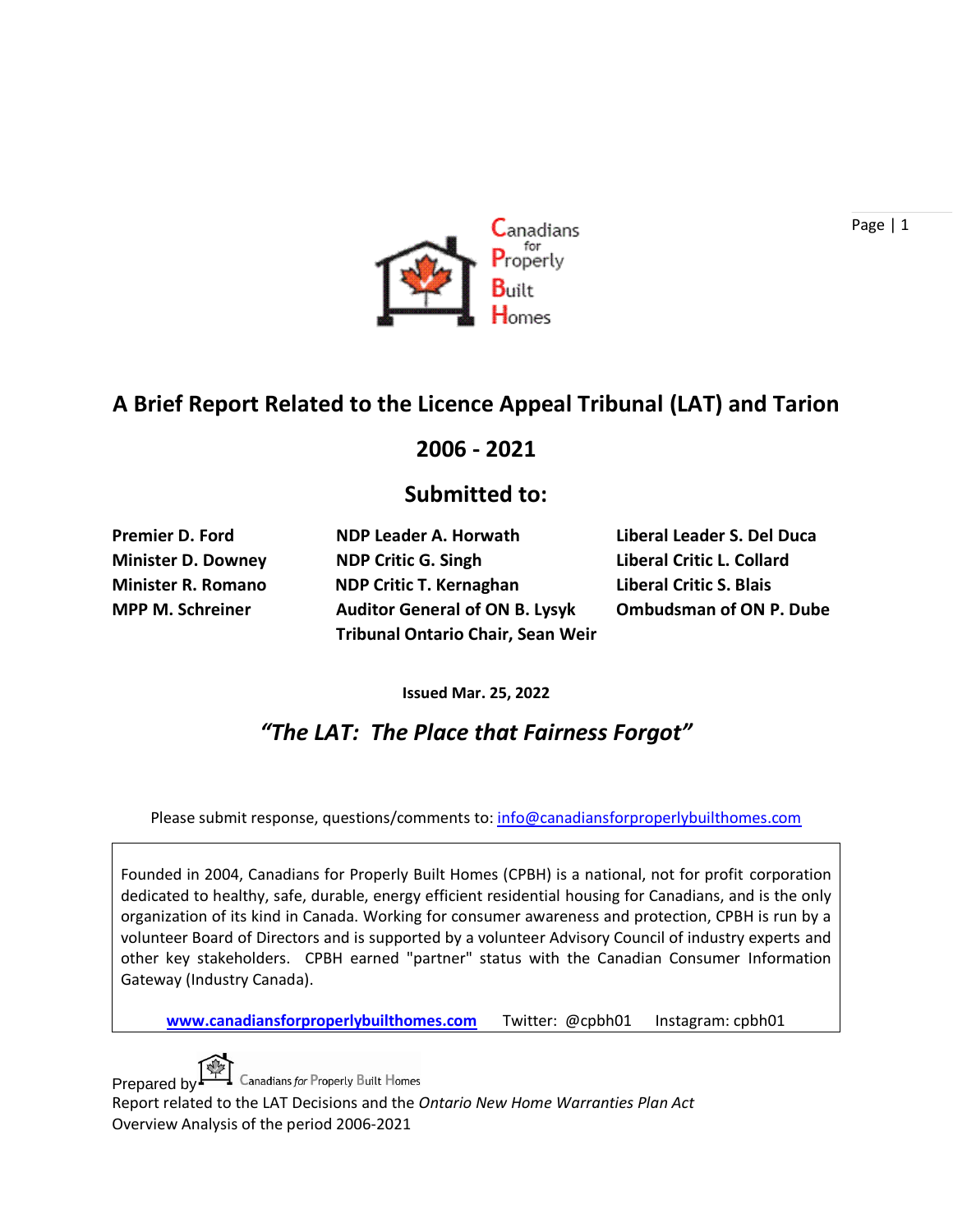### Overview re Homeowners' Success at the LAT 2006 to 2021 re Tarion

Page | 2 Yet again, the vast majority of Ontario's new home purchasers refused to go to the Licence Appeal Tribunal (LAT) to fight Tarion's decisions. For those who did, it was another frustrating experience. Only three decisions were issued in 2021, and those three decisions involved eight items. One of the eight appeals was successful - an 12.5% homeowner success rate in 2021; or an 87.5% homeowner failure rate.

The one item that was successful at the LAT in 2021 concerned an illegal substitution. It is deeply concerning that these homeowners had their illegal substitution claim rejected by Tarion, and that they had to proceed all of the way through the LAT process, after fighting with Tarion, to get this resolved. CPBH has written to the Tarion CEO, Mr. Balasubramanian, about this and asked how this could have happened, who made the related decisions to reject the illegal substitution claim, and whether those Tarion employees faced any negative consequences for these erroneous decisions.

It is also important to note that to date, homeowner wins at the LAT are still not reflected in the Ontario Builder Directory. This is wrong – it's time for that to change.

Again in 2021, none of these homeowners were represented by a lawyer at the LAT – they were all selfrepresented. Tarion is *always* represented by lawyers/paralegals. This is another indicator of an uneven playing field for consumers.

> Ontario's purchasers of newly built homes **have lost 84%** of the items appealed at the LAT in relation to Tarion's decisions from 2006 to 2021.

> Think about that – an 84% failure rate for homeowners since CPBH started to track this data in 2006.

Prepared by Canadians for Property Built Homes

Report related to the LAT Decisions and the *Ontario New Home Warranties Plan Act* Overview Analysis of the period 2006-2021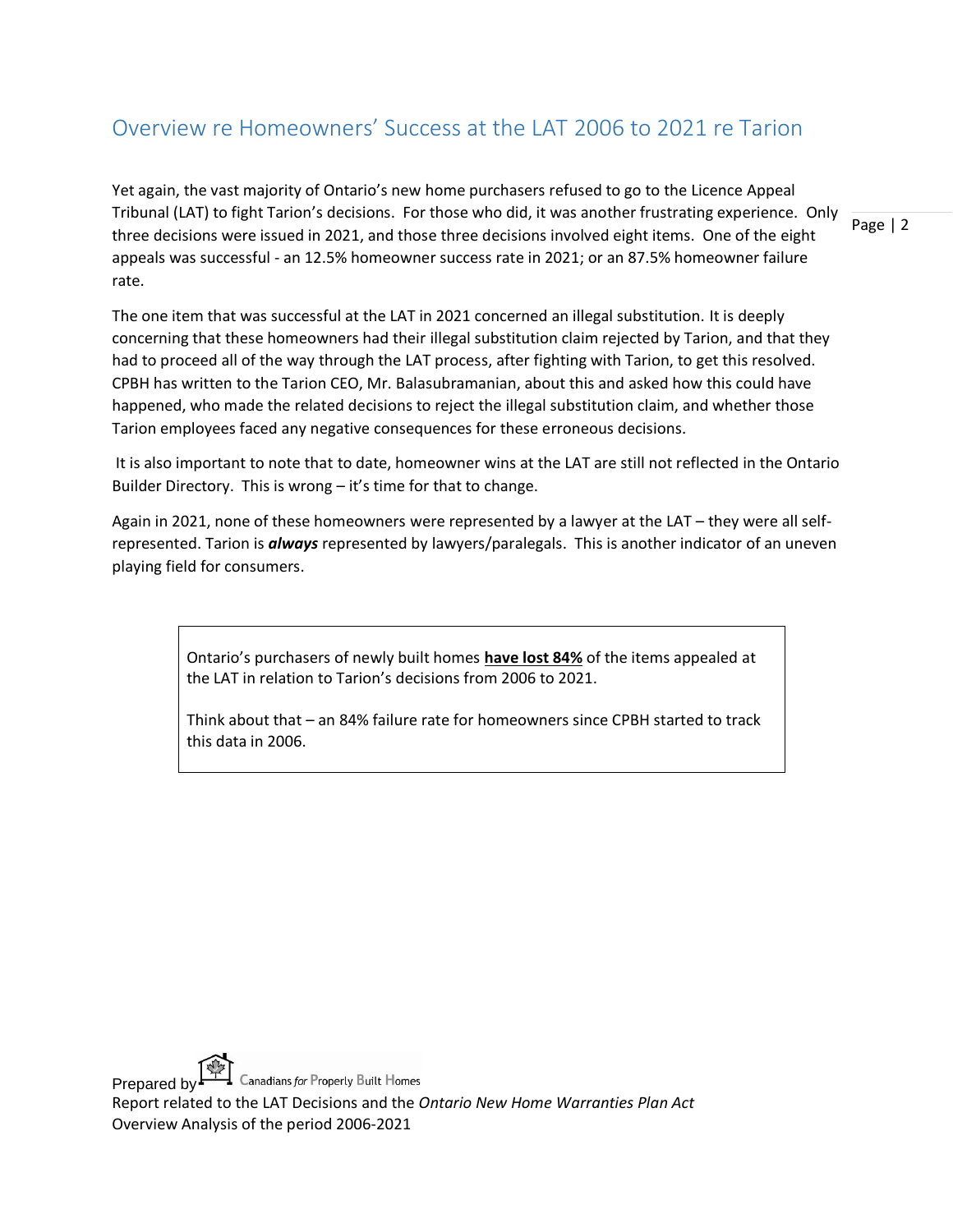### So why do so few homeowners go to the LAT to appeal Tarion decisions?

Serious problems with the LAT's processes have been known for many years now. For example:

*"…A less litigious and adversarial process would also address concerns the ministry has heard from homeowners that they are dissuaded from pursuing LAT appeals because the existing processes are not transparent, and are complicated, time-consuming, costly and unbalanced…"*

> Frank Denton, Assistant Deputy Minister of the Ministry of Government and Consumer Services, Oct. 7, 2014.

There are also concerns with how some LAT adjudicators treat self-represented litigants at the LAT. Others believe that the LAT adjudicators simply don't understand home construction sufficiently to be adjudicating these cases, given the complexity of new home construction.

Over the years CPBH volunteers have met with key people at the LAT about these issues. Although significant process problems and insufficient training for adjudicators have been acknowledged by the LAT, we have seen no meaningful improvements for homeowners.

As well, the LAT relies on Tarion's construction performance guidelines in reaching its decisions about construction performance. Many homeowners take issue with Tarion's construction performance guidelines. For example, a recent tweet on Twitter from @frankpressus said:

*"Tarion construction performance guidelines are here to legitimize the sub-standard & unprofessional & poor workmanship of new home builders…".* 

CPBH recently wrote to the Executive Chair of Tribunals Ontario, Sean Weir, and asked the following questions: Has the LAT ever had the Tarion Construction Performance Guidelines independently assessed for appropriateness, given that the LAT relies on these guidelines? If yes, by whom, and when, and may we have a copy of that assessment?

Further, the LAT has no authority to enforce its decisions. There have also been situations in which the homeowners did win at the LAT, and then the builders refused to follow the LAT orders.

All of these factors have led to almost no homeowners willing to go to the LAT to fight Tarion's decisions in the past decade.

Unacceptably, oversight bodies such as the Ministry of the Attorney General, the Office of the Ombudsman of Ontario, and the Office of the Auditor General of Ontario have not responded positively (and in some cases, have not responded at all) when CPBH has written to them annually for assistance/investigations/audits since 2007. Many who know about this situation continue to ask:

*Why do these oversight bodies continue to turn a blind eye as the number of decisions have plummeted and confidence in the LAT has deteriorated to this level – and as homeowners lose 84% of the time related to the largest purchase most make – a home?*

Prepared by Canadians for Properly Built Homes

Report related to the LAT Decisions and the *Ontario New Home Warranties Plan Act* Overview Analysis of the period 2006-2021

Page | 3